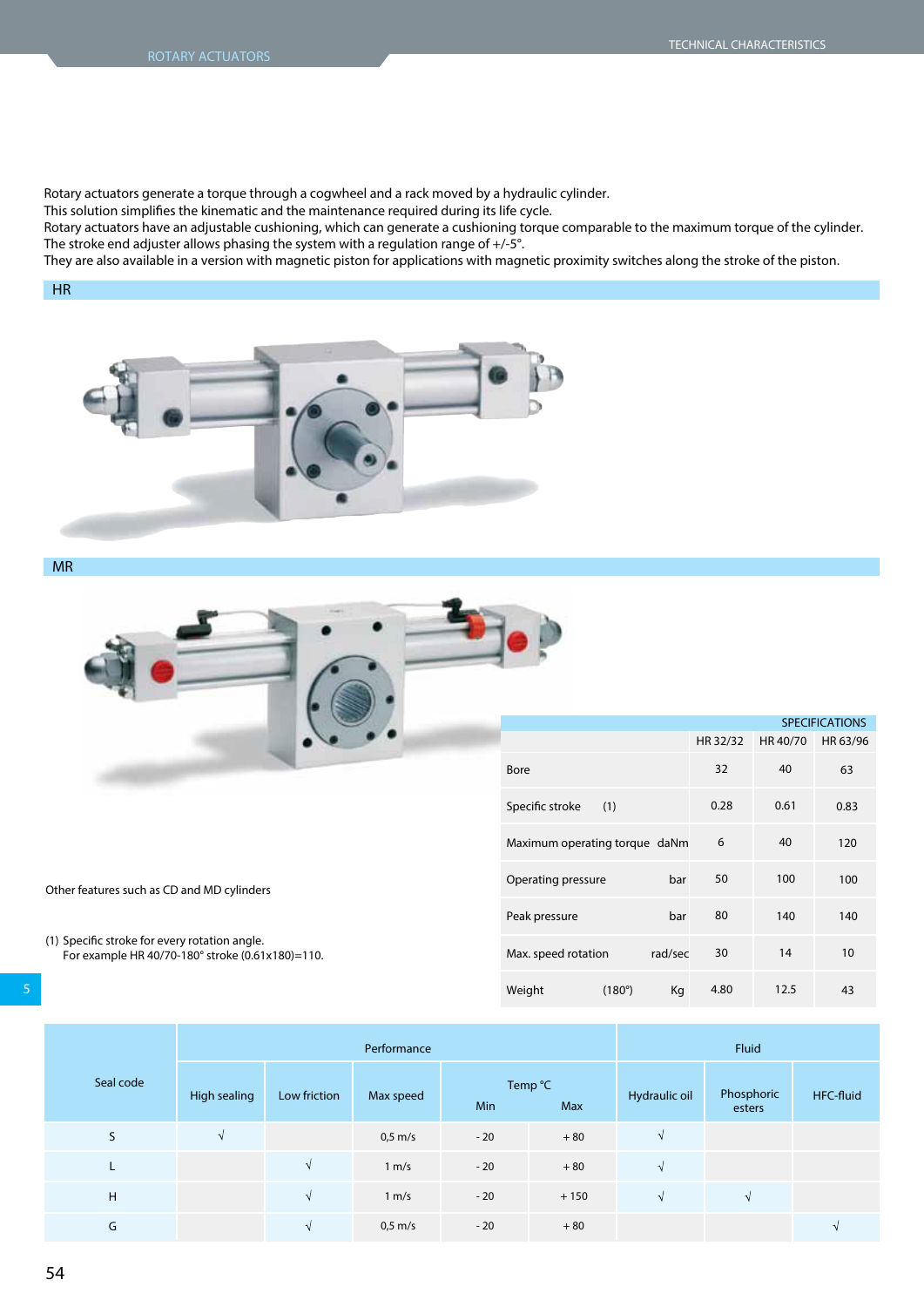## HR 32/32



|                | Component             | Material       |
|----------------|-----------------------|----------------|
|                | Body                  | Aluminum       |
| 2              | Stroke adjuster +/-5° | Steel          |
| 3              | Head                  | Steel          |
| 4              | Cushioning            | Hardened steel |
| 5              | Piston                | Steel          |
| 6              | Rack                  | Alloy steel    |
| $\overline{ }$ | Tube                  | Steel          |
| 8              | <b>Ball bearing</b>   |                |
| 9              | Rotating shaft seal   | <b>NBR</b>     |
| 10             | Cogwheel with shaft   | Alloy steel    |
| 11             | Closing flange        | Steel          |
| $12*$          | Shaft clamp           |                |
|                |                       |                |

**\*** Supplied on request.

HR 40/70 HR 63/96



|                | Component              | Material       |
|----------------|------------------------|----------------|
|                | Body                   | Aluminum       |
| $\overline{2}$ | Stroke adjuster +/-5°  | Steel          |
| 3              | Head                   | Steel          |
| 4              | Cushioning             | Hardened steel |
| 5              | Piston                 | Steel          |
| 6              | Rack                   | Alloy steel    |
| $\overline{7}$ | Tube                   | Steel          |
| 8              | <b>Ball bearing</b>    |                |
| 9              | Rotating shaft seal    | <b>NBR</b>     |
| 10             | Cogwheel               | Alloy steel    |
| 11             | Closing flange         | Steel          |
| $12*$          | Grooved shaft          |                |
|                | * Supplied on request. |                |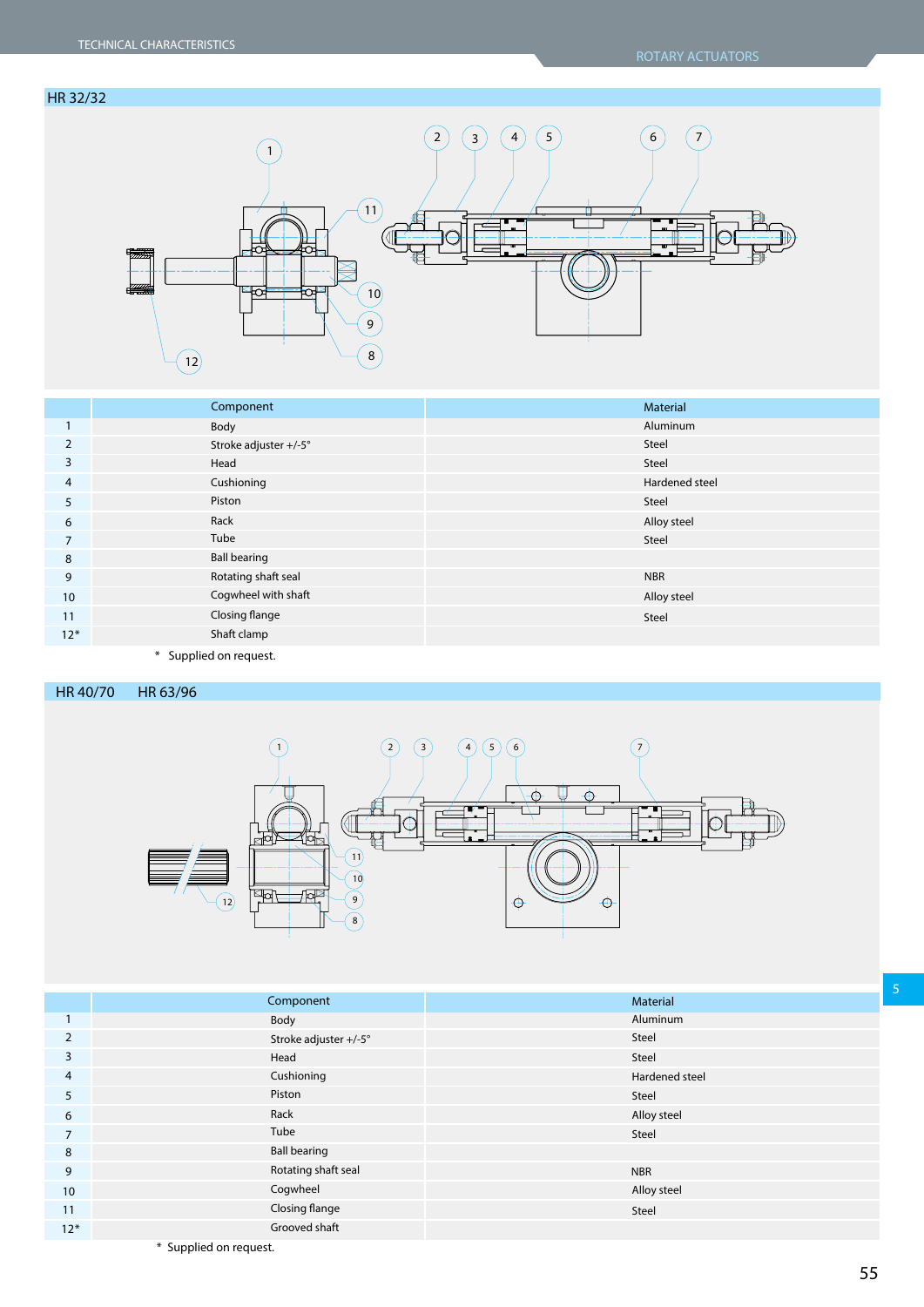## HR 32/32





HR 40/70



HR 63/96





|          | rotation angle |     |     |
|----------|----------------|-----|-----|
| Type     | 90             | 180 | 270 |
| HR 32/32 | 222            | 272 | 322 |
| HR 40/70 | 368            | 478 | 587 |
| HR 63/96 | 462            | 610 | 760 |

It's compulsory to link the drain (DR) to the tank.